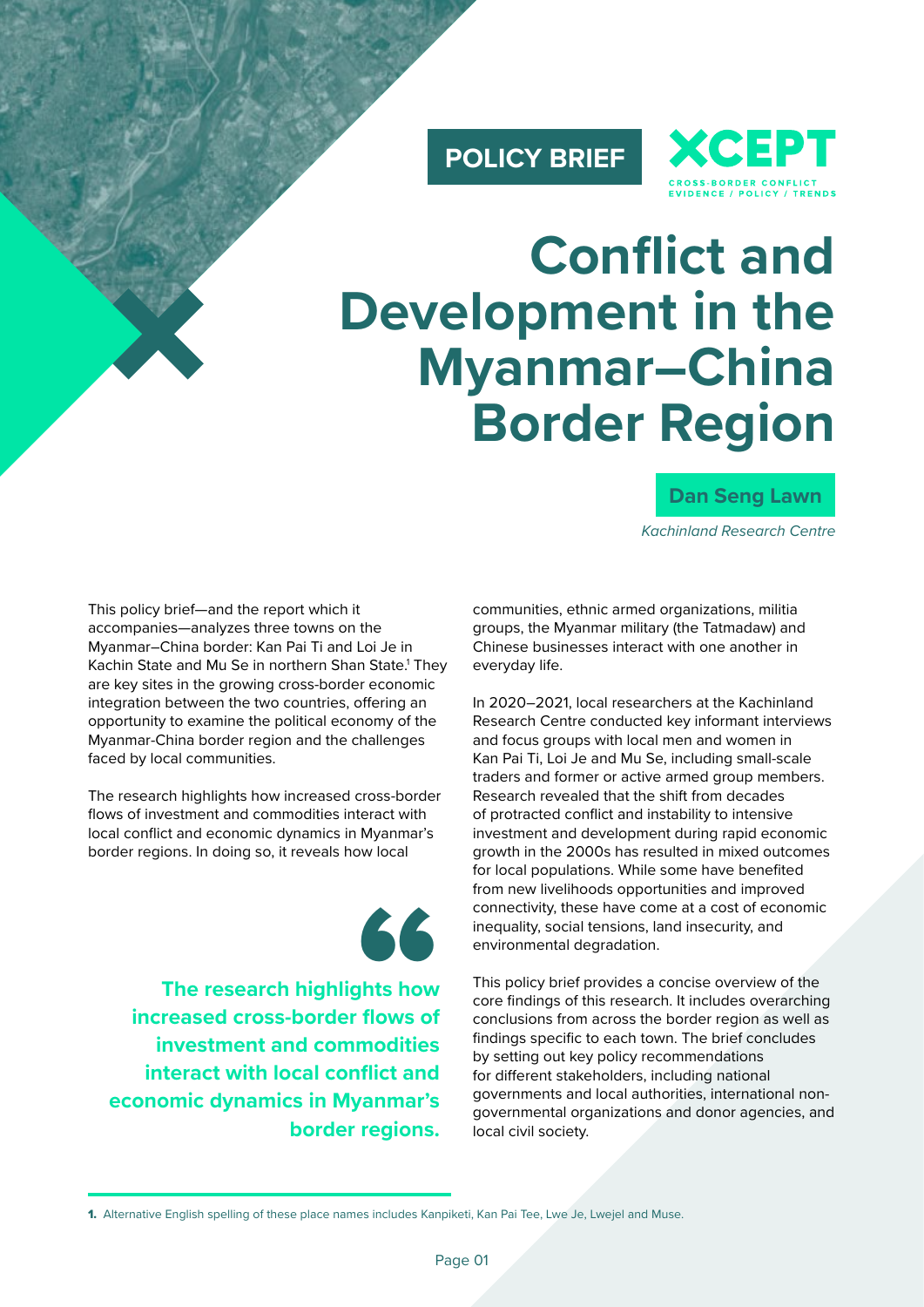

### **Background**

Myanmar's contested northeastern border region has never been under the firm control of the central government. The 1970s–1980s were marked by a triangular conflict between the Communist Party of Burma (CPB), Tatmadaw and the Kachin Independence Army (KIA). Following the CPB's collapse in 1989 and the establishment of a ceasefire between the Tatmadaw and the KIA in 1994, conflict dynamics shifted and a period of relative peace emerged. This coincided with market liberalization in both Myanmar and China, leading to the opening of their border for trade and investment. Commercial activity replaced armed clashes, ceasefires turned former adversaries into business partners, and for many former rebel leaders, economic interests took precedence over revolutionary goals and political ideology. As a result, the border towns of Kan Pai Ti, Loi Je and Mu Se developed into trade hubs.

Over the past decade, the political economy of this region has undergone drastic changes. Increased tensions between the military government and the KIA led to the collapse of a seventeen-year ceasefire in 2011 and renewed armed conflict, displacing more than 100,000 people. Despite instability and escalating violence, Chinese political and economic influence grew. In 2013, China announced an ambitious global infrastructure development program, the Belt and Road Initiative, of which the China-Myanmar Economic Corridor is an essential component, running through the three case study border towns.

Although the economic transformation of Myanmar's border towns resulted in unprecedented economic growth, infrastructure development and connectivity, it also brought new challenges to local populations, especially in relation to loss of land, worsening inequality, and growing social tensions, due to an influx of migrant workers and increasing Chinese dominance over the local economy.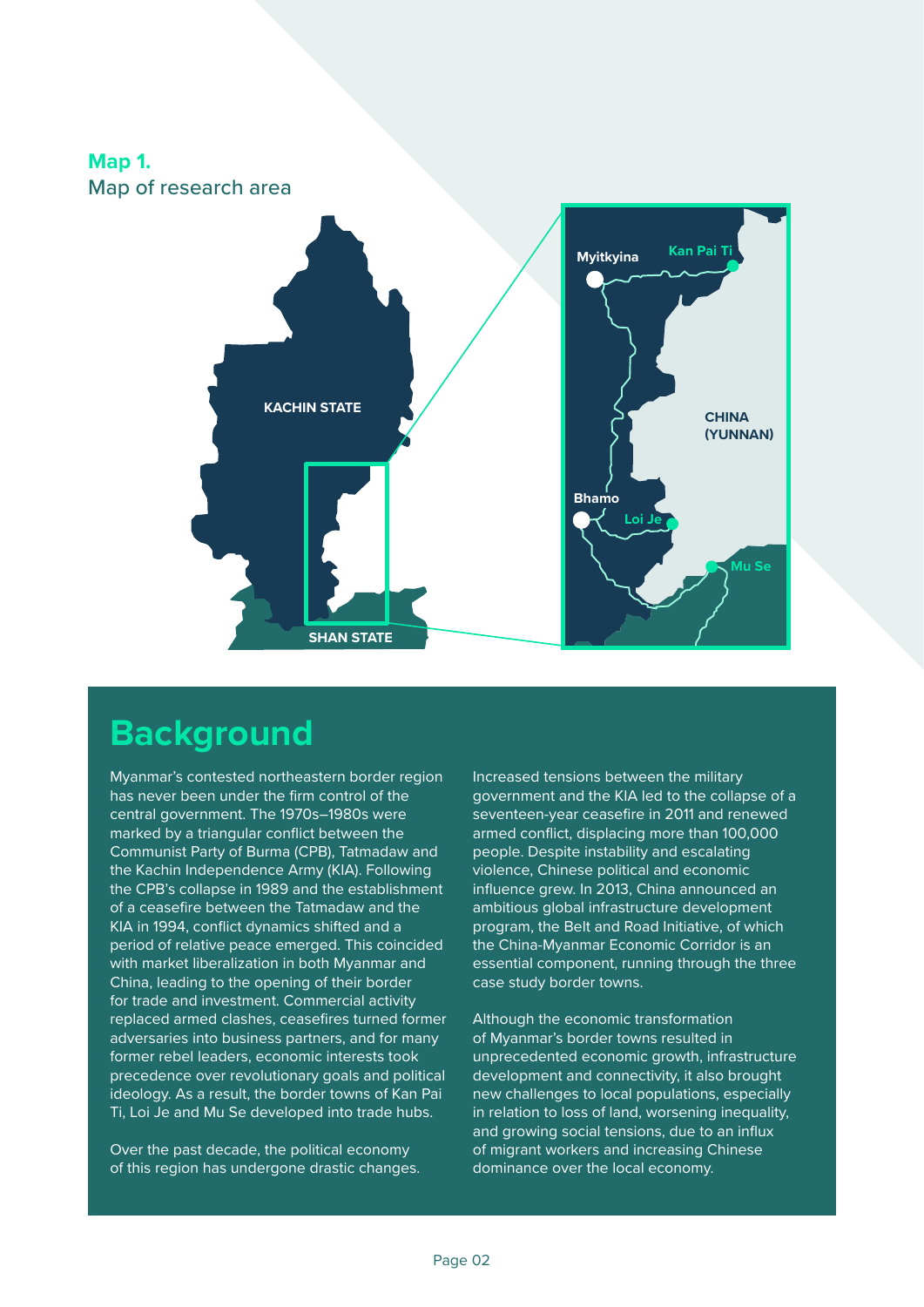## **Key Research Findings**

**Long periods of instability and conflict in these border areas have resulted in chronic underdevelopment and political fragmentation.** 

► Following the CPB's collapse in 1989, different armed actors moved into the political vacuum. Kan Pai Ti is under mixed control of the central government and a Tatmadaw-aligned Border Guard Force, the New Democratic Army—Kachin (NDA-K), which collects taxes, provides limited public services and wields significant influence over business activity.

▶ More than a dozen militia, which emerged as part of the Tatmadaw's efforts to contest EAOs in northern Shan State, today operate and actively collect revenue in Mu Se. Their positions as brokers in the local political landscape allow them to pursue their interests and expand their influence, resulting in a fragmented environment of competing authorities and business elites. Contested governance and protracted conflict conditions result in weak rule of law, creating optimal conditions for illicit cross-border businesses to flourish.

**Armed actors continue to generate significant revenue from maintaining control over local economies.**

▶ New militia groups emerged in the region as part of the Tatmadaw's expansion of control and conflict management strategy following the collapse of the CPB. Capitalizing on their local influence, and with the tacit agreement of authorities, many militia established profitable business activities connected to the border economy.

 $\blacktriangleright$  These groups are often at the forefront of illicit economies, including the production and trafficking of drugs. In Kan Pai Ti, the NDA-K attempted to introduce crop substitution as part of an opium eradication program in the early 2000s. It was ultimately unsuccessful as the alternative business opportunities it offered were accessible only to companies connected to the militia, and many ordinary villagers reverted to poppy cultivation from which local armed actors continue to profit.

**Reductions in violence following new ceasefire agreements in the 1980s and 1990s coincided with the introduction of a market economy, transforming remote border regions into commercial hubs.** 

► Affordable Chinese consumer goods flooded Myanmar's border regions, benefiting the general public as well as transforming the traditional lifestyle of local communities. New livelihoods and employment opportunities emerged with the growing business environment, though Myanmar's exports remain largely limited to raw materials and natural resources.

▶ Cross-border trade between Myanmar and China is asymmetrical. Chinese businesspeople enjoy many advantages over local communities, such as access to investment capital, relationships with authorities on both sides of the border, extensive trade networks, and cross-border kinship ties. The borderland political economy is dominated by alliances between Chinese businesses and local authorities in ways that marginalize local communities.

**Improved road connectivity under the ceasefires paved the way for unprecedented development, though local communities derived limited benefits.** 

► With conflict stabilized, central authorities improved transport infrastructure into the border regions, including roads between Mandalay and Mu Se, Bhamo and Loi Je, and Myitkyina and Kan Pai Ti. Large investments were made in border trade infrastructure, and activity increased rapidly with thousands of trucks transporting goods to satisfy high demand in China.

► Development initiatives were also undertaken with the construction of new schools and hospitals. However, local communities experienced unprecedented environmental destruction, loss of land and corruption among authorities, marginalizing many from the lucrative border economy.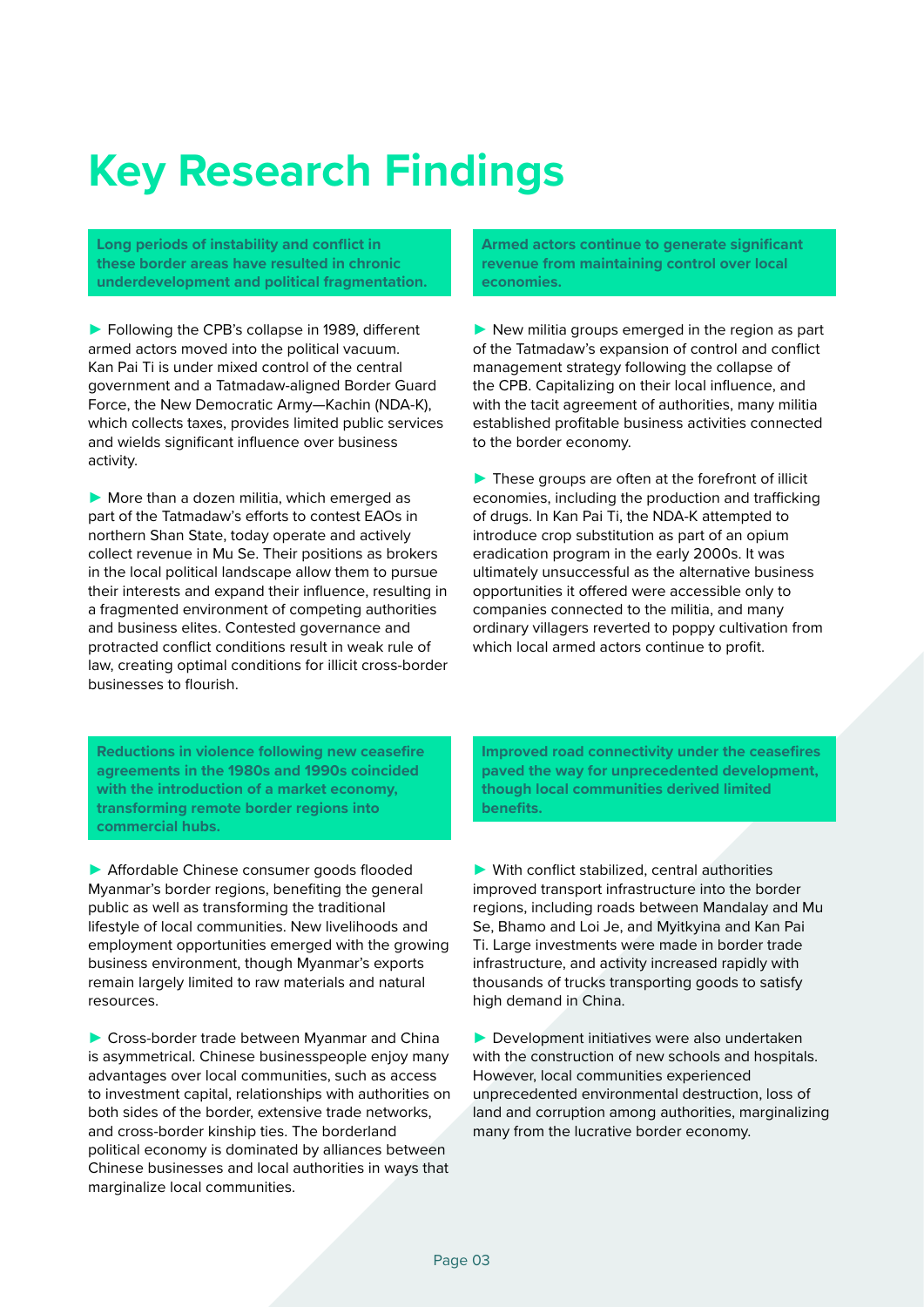**With cross-border trade flourishing, the concurrent rise of Chinese influence in local political, social and economic matters has divided local opinion.** 

▶ As cross-border ties between Myanmar and China grow, Chinese influence in the local landscape becomes stronger. Mandarin is increasingly a language of business and new construction is often paid for with Chinese yuan. An unprecedented 33 official agreements signed between the governments of Myanmar and China in early 2020 included plans for special economic zones and trade zones in the border region, resulting in loss of land for many locals who report mixed opinions about compensation.

► Migration from China has altered the social fabric of local communities. They often benefit from greater access to investment capital and business networks, allowing them to take advantage of emerging opportunities in the border region. Local ethnic minority populations report being increasingly excluded from economic development.

**Renewed conflict following the 2021 military coup, and increased transit restrictions relating to the Covid-19 pandemic, have underscored the border regions' unresolved fragility.** 

 $\blacktriangleright$  The political landscape has shifted in response to the Tatmadaw's takeover of government. Armed groups' front lines have shifted as many seek to consolidate territory and access revenue-generating sites in Myanmar's resource-rich northeast. New armed actors have emerged from pro-democracy movements and civilians are facing greater risks of displacement and loss of livelihoods within a newly volatile conflict landscape.

▶ Following a significant reduction in cross-border trade flows due to restrictions on movement, the post-pandemic economic downturn has intensified into an acute crisis, with Myanmar's financial institutions on the brink of collapse even before the Tatmadaw-induced crisis of February 2021. The trade volume at Kan Pai Ti dropped by roughly 49 percent from 2020 to 2021; at Mu Se it fell by almost 50 percent during the same period. In Loi Je, imports and exports slightly increased, which may be due to road blockades in Kan Pai Ti.

## **Policy Recommendations**

These findings generate useful lessons for the larger questions around peace, conflict and development policy in Myanmar. The experiences of these border regions after decades of ceasefires demonstrate that a top-down approach to conflict resolution failed to address the root causes of armed conflict. The study also indicates that economic opportunities and incentives without concrete political settlement can cause harm in the mid- and long-term. The following key recommendations are targeted toward different policy actors:

### **National government and local authorities in the border region**

Policymakers must protect the livelihood interests of local communities in the face of growing Chinese business influence and megaprojects in border

areas. The activities of Chinese companies, especially large-scale business ventures and megaprojects linked to the Belt and Road Initiative, must be scrutinized to prevent land dispossession and exacerbated inequality.

To address the growing asymmetries in Myanmar– China cross-border trade, economic policies are needed that facilitate the growth of domestic markets and light industries on the Myanmar side, to create more job opportunities for local populations. The current trend of limiting export to raw materials and natural resources will not lead to a sustainable economic future in the border region.

The reasons why past opium crop-substitution programs failed, especially in the Kan Pai Ti region, must be reviewed to ensure sustainable and accessible livelihoods for local communities in future, including viable alternative income streams.